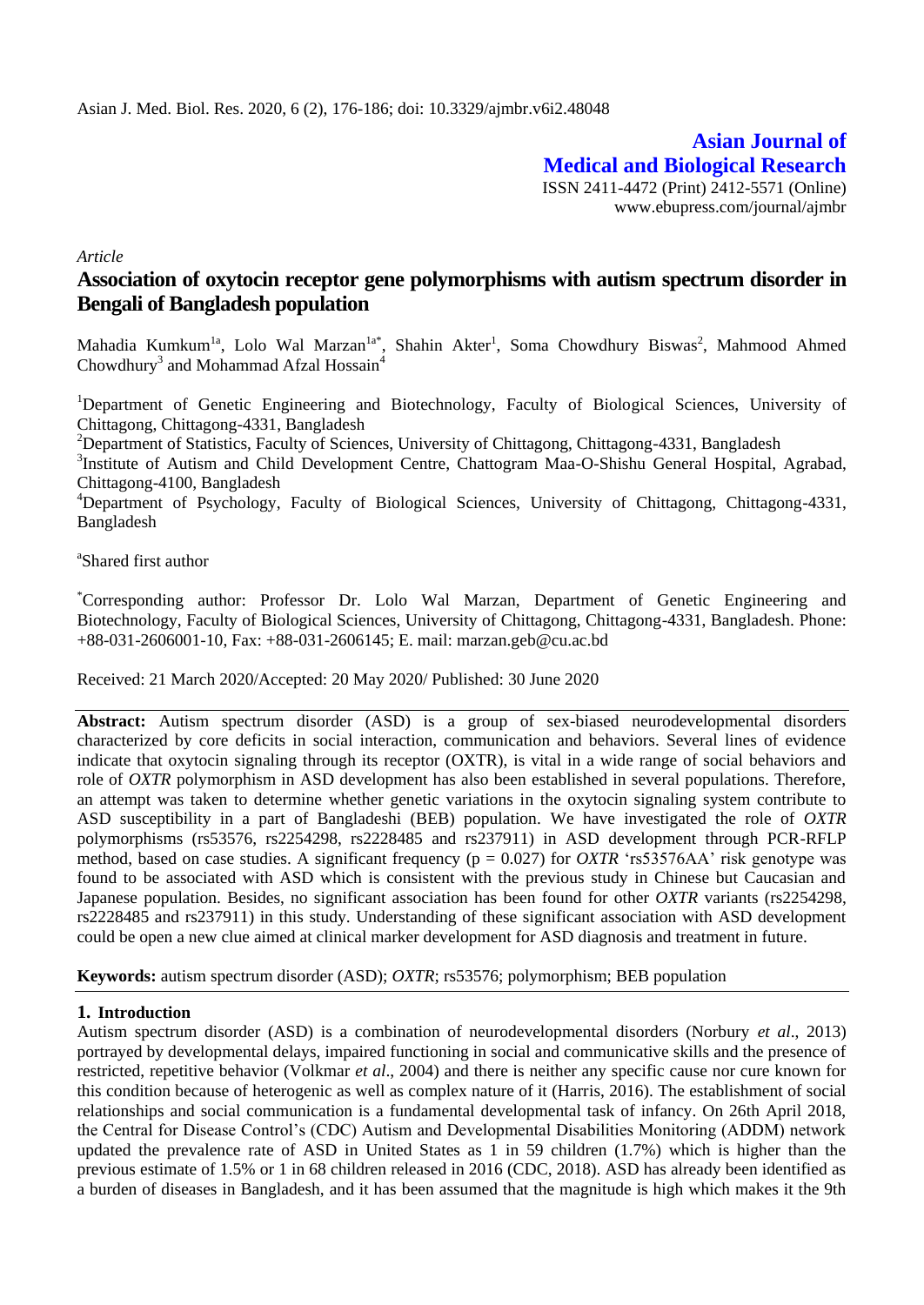top most countries of the world (Daily Prothom Alo, 2018).

Over the last half-century, varying conceptual models for etiologic factors in autism spectrum disorder (ASD) have been proposed, most emphasizing single cause hypotheses. But based on more than one decade of research; currently, we know that the etiology of ASD is complex, heterogeneous, and multifactorial (Betancur, 2011). Researchers have estimated the heritability of ASD at 55-80%, indicating that genetic influences are responsible for most of its etiology (Lichtenstein *et al*., 2010; Freitag, 2007). One of the prime deficits in ASD is the social deficit; it is not surprising that many researchers have attempted to find if there is any causative link between oxytocin and ASDs. Oxytocin (OXT) is a nine-amino-acid peptide hormone which exerts its effect by activating its specific G-protein-coupled oxytocin receptor (OXTR) to relays the messages to downstream effectors and plays a prominent role in social behavior across species (Hollander *et al*., 2007). Oxytocin hormone is known to play a vital role in the regulation of social recognition, affiliation, bonding, and attachment (Friedlander *et al*., 2019; Hollander *et al*., 2007). Animal studies have shown that oxytocin and vasopressin help regulate the social behavior of prairie voles, especially the formation of partner preference (Heinrichs *et al*., 2009). Notably, *OXTR* gene knockout mice models manifest impaired social memory while parturition was mostly unaffected (Takayanagi *et al*., 2005; Ferguson *et al*., 2000). Employing an intranasal administration paradigm revealed that OXT commonly stimulates all social cognitive functions, including the demonstration of a good emotional bond between parents and neonate (Ebstein *et al*., 2009). Numerous genetic studies in humans and animals have reported that associations between polymorphisms on the *OXTR* gene and phenotypes are related to social cognition (Tops *et al*., 2019; Ribeiro *et al*., 2018; Gong *et al*., 2017), affiliation, perspective taking and sociability in ASD (Reuter *et al*., 2017; Parker *et al*., 2014; Skuse *et al*., 2014). In the Chinese Han population, the *OXTR*-SNPs rs53576 and rs2254298 found to be significantly associated (Wu *et al*., 2005), but no association was found for rs2228485 and rs237911 in the studied ASD population. This *OXTR*-ASD association was also supported by a meta-analysis (LoParo and Waldman, 2015), and the role of the *OXTR* polymorphism in ASD development has also been established in several populations (Montag *et al*., 2017; Lakatosova *et al*., 2013; Campbell *et al*., 2011).

The availability of genetic testing on the basis of genetic risk factor, the number of potentially critical genetic findings would outstrip the capacity for reliable and valid interpretation and genetic counseling also can rapidly emerging insights into the neurobiology underlying autism pathophysiology (Newschaffer *et al*., 2007). As there is no available data on *OXTR*-ASD association in Bengali of Bangladesh (BEB) population, our research endeavored to assess the impacts of four *OXTR* polymorphisms (rs53576 and rs2254298: prominent and wellstudied; rs2228485 and rs23791: less studied), in the susceptibility of ASD. To our knowledge, this is the first study in Bangladesh and therefore, in the present investigation we are focusing on the relationship between Oxytocin receptor (*OXTR*) gene polymorphism and ASD.

## **2. Materials and Methods**

#### **2.1. Ethical clearance**

All procedures performed in this study involving human participants were under the ethical standard of Declaration of Helsinki, 1964. Ethical clearance for this study was taken from Chattagram Maa-O-Shishu General Hospital, Chittagong (ref: CMOSHMC/IRB/2018/6), Bangladesh. The written informed consent was obtained from the authority of respective institution and the legal guardian of all study participants, because maximum of the participants were children (<18 years).

## **2.2. Participants and diagnostic procedure**

Individuals, who fulfill the ASD diagnostic criteria set by DSM-5 (American Psychiatric Association, 2019) are selected as subjects, and healthy individuals were selected as control. By taking face to face interview from respective parents and caregivers of both 103 ASD individuals and control groups, the data were collected. Thus efforts were put to diagnose all the enrollees using a structured questionnaire (data not shown), and then an experienced child psychiatrist evaluated each patient's data in terms of diagnosis. ASD diagnosis was made when a subject had all of the three symptoms in social communication and social interaction domain or at least had two manifestations of the restricted, repetitive patterns of behavior, interests, or activities domain. In addition to the ASD severity criteria in DSM-5, Childhood Autism Rating Scale (CARS) (Schopler *et al*., 1980, 1988) was also used in diagnosis and rating of autism with a 15-item scale consists of fourteen questions (each querying a discrete behavior and an additional question investigating the general impression about autism spectrum disorder) to determine the severity level of this disorder according to Rellini *et al*. (2004) and Ocakoğlu *et al.*, (2018).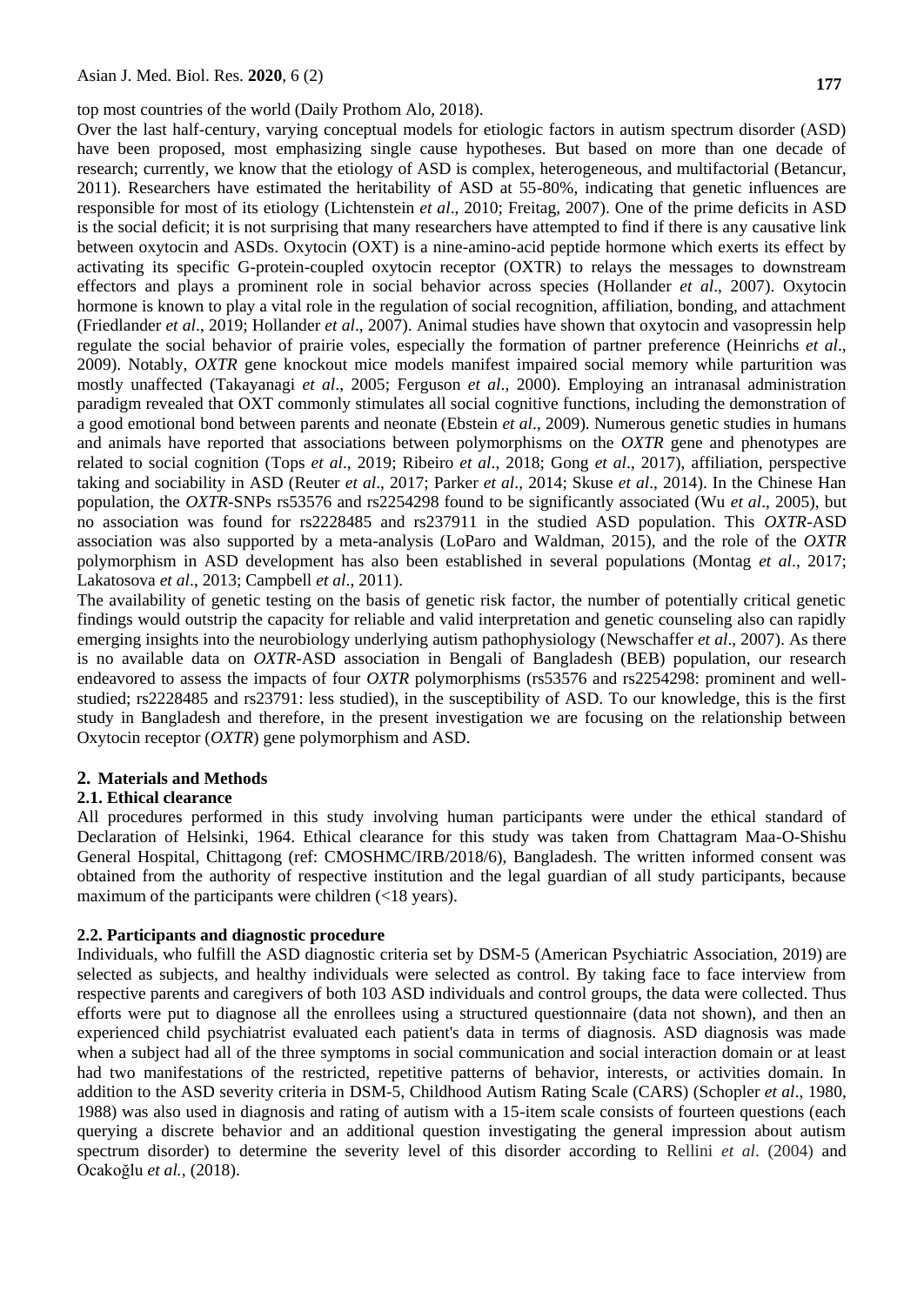## **2.3. Sample collection**

Considering the fact of less positive response from ASD individual's family in our study, blood samples of 50 ASD individuals and 50 healthy controls (age, sex matched) were collected to obtain deoxyribonucleic acid (DNA). Participants and their families were informed about the process and the complications that may develop before the blood sampling procedure. Then, 2.0 ml blood samples were taken in tubes containing tri-potassium ethylene diamine tetra acetic acid (K3EDTA) by expert phlebotomist experienced in working with ASD participants. Immediately after the sampling, obtained samples were delivered to the laboratory by maintaining cold chain where the genetic analysis was to be performed.

## **2.4. DNA extraction**

Genomic DNA was extracted from collected blood samples by using PureLink®<sup>™</sup> Genomic DNA extraction kit  $(Invitrogen<sup>TM</sup>, Thermofisher Scientific, MA, USA) according to the manufacturer's instructions.$ 

## **2.5. Genotyping**

Targeted four *OXTR* gene variants were amplified with polymerase chain reaction (PCR) using the primers listed in Table 1(a). Then the amplified products were genotyped by using PCR-RFLP method (Figure 1).



**Figure 1. Flow chart of PCR-RFLP analysis.**

The list of restriction enzyme was given in Table 1(b). Selected PCR products were sequenced (1st BASE Laboratories, Malaysia following Sanger method of DNA sequencing) and data was analyzed, where Single Nucleotide Polymorphisms (SNPs) was detected by SnapGene® Viewer tool (Version 4.2.2, from GSL Biotech; available at snapgene.com). The sequencing data was matched with the PCR-RFLP genotyping results.

## **Table 1(a). List of primers.**

| Primer sequences (5'-3')      | Product length (bp) |
|-------------------------------|---------------------|
| <b>GCCCACCATGCTCTCCACATC</b>  | 340                 |
| GCTGGACTCAGGAGGAATAGGGAC      |                     |
| TGAAAGCAGAGGTTGTGTGGACAGG     | 307                 |
| AACGCCCACCCCAGTTTCTTC         |                     |
| CCGTAAAGGGCTCGAAGG            | 394                 |
| ACTTGACCAGGCGGCACA            |                     |
| CCCTTTACGGCTTGGCG             | 300                 |
| <b>CCGCTCATTTGCAGTGGCTCAG</b> |                     |
|                               |                     |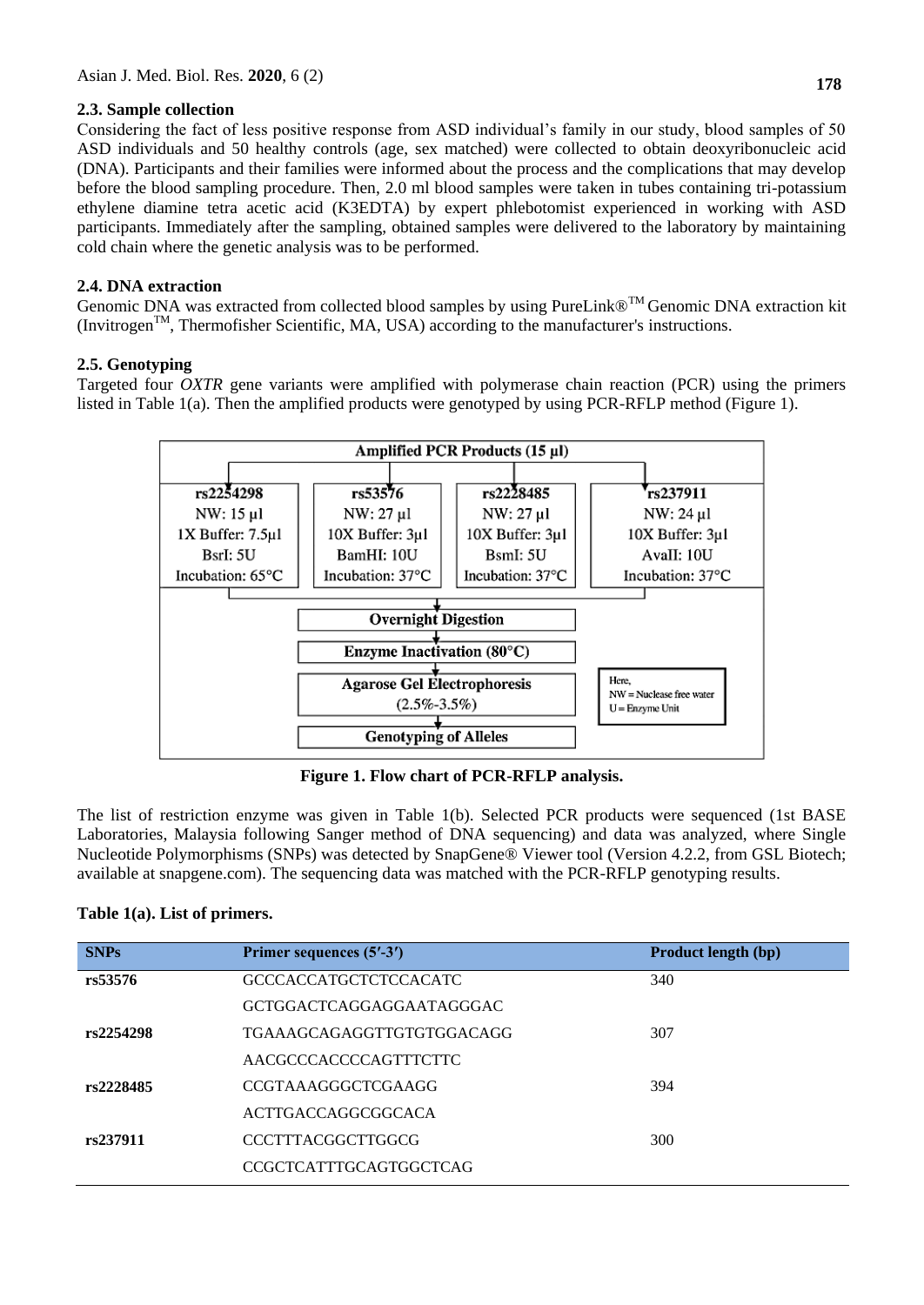## **Table 1(b). List of enzymes.**

| <b>SNPs</b> | <b>Product length (bp)</b> | <b>RFLP</b>  | Allele (bp)    |                   |  |
|-------------|----------------------------|--------------|----------------|-------------------|--|
| rs53576     | 340                        | BamHI        | G<br>340       | A<br>230/110      |  |
| rs2254298   | 307                        | <b>B</b> srI | A<br>135/164/8 | G<br>101/34/164/8 |  |
| rs2228485   | 394                        | <b>B</b> smI | C<br>394       | 175/219           |  |
| rs237911    | 300                        | AvaII        | A<br>300       | G<br>100/200      |  |

## **2.5.1. Allele and genotype frequencies calculation**

Allele and Genotype frequencies of the study population were calculated by using Hardy-Weinberg equation (Hardy, 1908) with a web program (http://scienceprimer.com/hardy-weinberg-equilibrium-calculator) and tested with the Chi-square  $(\chi^2)$  test for all of the Single Nucleotide Polymorphisms (SNPs) under consideration. After that, the calculated allelic frequencies were compared with the allelic frequency of BEB population (data were retrieved from dbSNP and 1000 genome projects) (Siva, 2008).

## **2.6. Statistical analysis**

Data obtained from this study underwent descriptive and inferential statistical analysis. Noncontinuous data were expressed as percentages, and the comparison of the data was performed by Chi-square  $(\chi^2)$  test. All the statistical parameters were calculated by SPSS software version 16.0 (SPSS Inc., Chicago, IL, USA). For all the statistical analysis the level of significance was set at  $p < 0.05$ .

## **3. Results**

Interestingly, from the genotyping analysis, the frequency of  $rs53576$  AA genotype was significantly ( $p= 0.027$ ) higher (30%) in the ASD compared to the control (12%) group (Table 2). Consequently, our allelic frequency calculations (by using Hardy-weinberg equation) also showed that while the rs53576A allele acting as minor  $(A=0.410)$  in the control but major in the ASD  $(A=0.660,$  Table 3) which was also dissimilar from the calculated frequency of Bengali of Bangladesh (BEB) population (db SNP and 1000 genome projects). For the remaining SNPs (rs2254298, rs2228485, rs237911) the allelic frequency was quite similar with the calculated frequency for BEB population (Table 3). The summary of our findings is also listed on Table 2 and 3 and also in Figure 2, 3, 4, 5 and Figure 6 (a, b, c, d). To summarize, we have identified a particularly higher rs53576A allelic frequency in the studied ASD group.

| <i>OXTR</i> variants<br>(SNPs) | Genotype  | <b>ASD</b><br>$(n=50)$ | <b>Controls</b><br>$(n=50)$ | $\chi^2$<br>value | p value  |
|--------------------------------|-----------|------------------------|-----------------------------|-------------------|----------|
|                                | GG        | 18% (9)                | 30% (15)                    | 1.974             | 0.160    |
| rs53576                        | AG        | 52% (26)               | 58% (29)                    | 0.364             | 0.546    |
|                                | AA        | 30\% (15)              | $12\%$ (6)                  | 4.882             | $0.027*$ |
|                                | GG        | 82% (41)               | 76% (38)                    | 0.542             | 0.461    |
| rs2254298                      | AG        | $14\%$ (7)             | $16\%$ (8)                  | 0.078             | 0.779    |
|                                | AA        | $4\%$ (2)              | $8\%$ (4)                   | 0.709             | 0.400    |
|                                | TT        | 78% (39)               | 70% (35)                    | 0.832             | 0.361    |
| rs2228485                      | <b>CT</b> | 18% (9)                | 20% (10)                    | 0.065             | 0.798    |
|                                | CC        | $4\%$ (2)              | $10\%$ (5)                  | 1.382             | 0.239    |
|                                | AA        | 62% (31)               | 66% (33)                    | 0.174             | 0.677    |
| rs237911                       | AG        | 38% (19)               | 34% (17)                    | 0.174             | 0.676    |
|                                | GG        | $\Omega$               | $\Omega$                    |                   |          |

## **Table 2. Summary of the genotyping results of four studied** *OXTR* **variants and comparison with controls.**

\*values were considered statistically significant when p<0.05.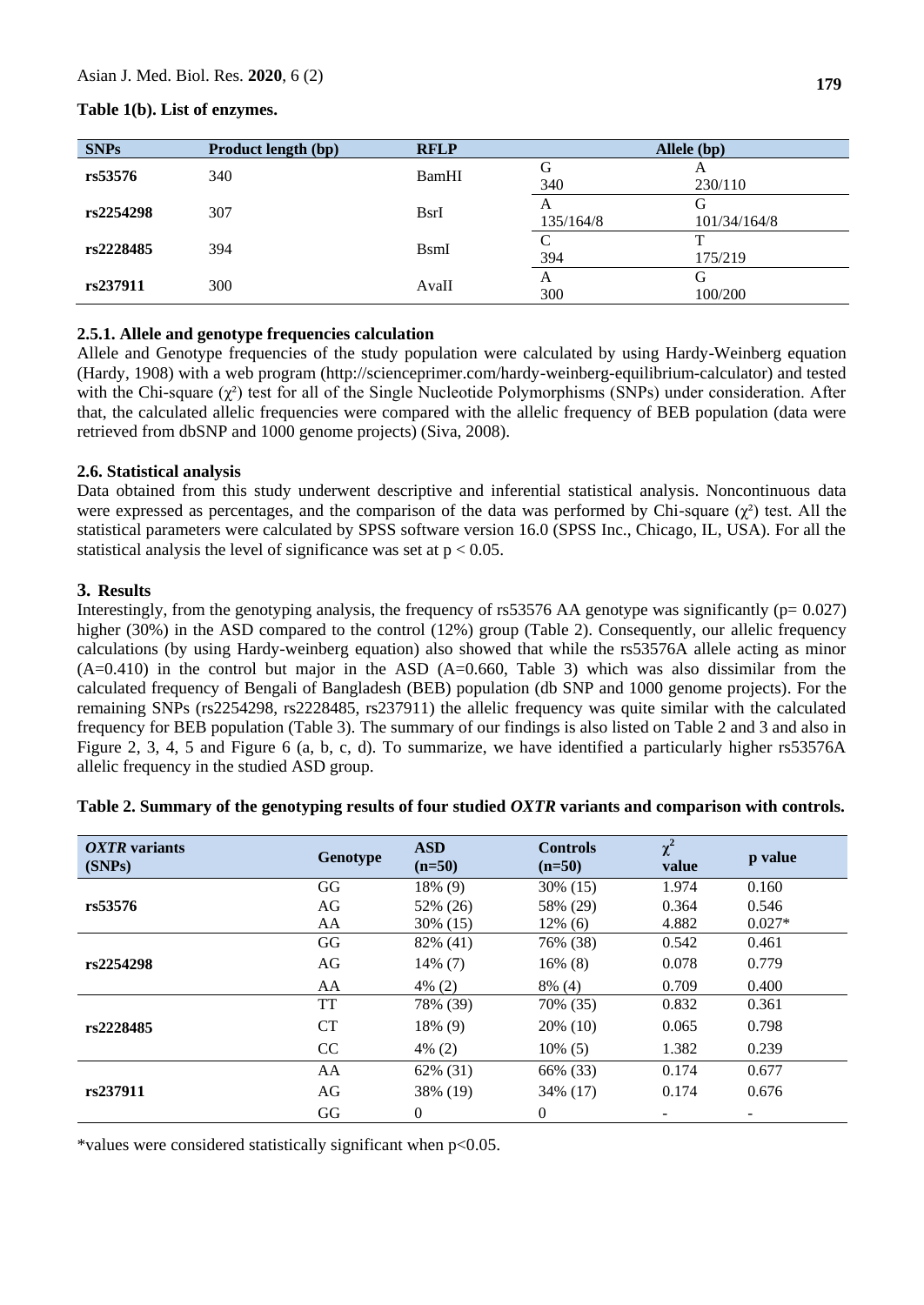| Table 3. OXTR variants allelic frequency calculations. |  |  |
|--------------------------------------------------------|--|--|
|--------------------------------------------------------|--|--|

| <b>SNPs</b> |            | <b>Allele</b> | A freq. | A freq. of ref.<br>population (BEB) | Genotype  | G freq. |
|-------------|------------|---------------|---------|-------------------------------------|-----------|---------|
|             | <b>ASD</b> | $\mathbf G$   | 0.440   |                                     | GG        | 0.194   |
|             | $(n=50)$   |               |         |                                     | AG        | 0.580   |
| rs53576     |            | $\mathbf A$   | 0.660   | G: 0.5174                           | AA        | 0.435   |
|             | Control    | $\mathbf G$   | 0.590   | A: 0.4826                           | GG        | 0.348   |
|             | $(n=50)$   |               |         |                                     | AG        | 0.484   |
|             |            | A             | 0.410   |                                     | AA        | 0.168   |
|             | <b>ASD</b> | ${\bf G}$     | 0.870   |                                     | GG        | 0.756   |
|             | $(n=50)$   |               |         |                                     | AG        | 0.226   |
| rs2254298   |            | A             | 0.130   | G: 0.7295                           | AA        | 0.016   |
|             | Control    | $\mathbf G$   | 0.840   | A: 0.2705                           | GG        | 0.706   |
|             | $(n=50)$   |               |         |                                     | AG        | 0.260   |
|             |            | ${\bf A}$     | 0.160   |                                     | AA        | 0.026   |
|             | <b>ASD</b> | $\mathbf T$   | 0.870   |                                     | <b>TT</b> | 0.756   |
|             | $(n=50)$   |               |         |                                     | <b>CT</b> | 0.260   |
| rs2228485   |            | $\mathbf C$   | 0.130   | T: 0.9360                           | CC        | 0.017   |
|             | Control    | $\mathbf T$   | 0.800   | C: 0.0640                           | <b>TT</b> | 0.640   |
|             | $(n=50)$   |               |         |                                     | <b>CT</b> | 0.320   |
|             |            | $\mathbf C$   | 0.200   |                                     | CC        | 0.040   |
| rs237911    | <b>ASD</b> | $\mathbf{A}$  | 0.810   |                                     | AA        | 0.657   |
|             | $(n=50)$   |               |         |                                     | AG        | 0.307   |
|             |            | $\mathbf G$   | 0.190   | A: 0.9128                           | GG        | 0.036   |
|             | Control    | $\mathbf A$   | 0.830   | G: 0.0872                           | AA        | 0.689   |
|             | $(n=50)$   |               |         |                                     | AG        | 0.282   |
|             |            | $\mathbf G$   | 0.170   |                                     | GG        | 0.028   |

SNP=Single Nucleotide polymorphism; A freq.=allele frequency; G freq.=Genotype frequency; BEB=Bengali of Bangladesh.



 **Figure 2. Genotyping of rs53576 by PCR-RFLP method.** Here, M = 50bp DNA Ladder (Gene  $Ruler^{TM}$ , Thermofisher Scientific), c = Undigested PCR product, d = Digested PCR product. Lane 1d, 3d represents genotype GG; lane 2d, 4d represents genotype AG and lane 6d represents genotype AA. The digested products were visualized in 2.5% agarose gel.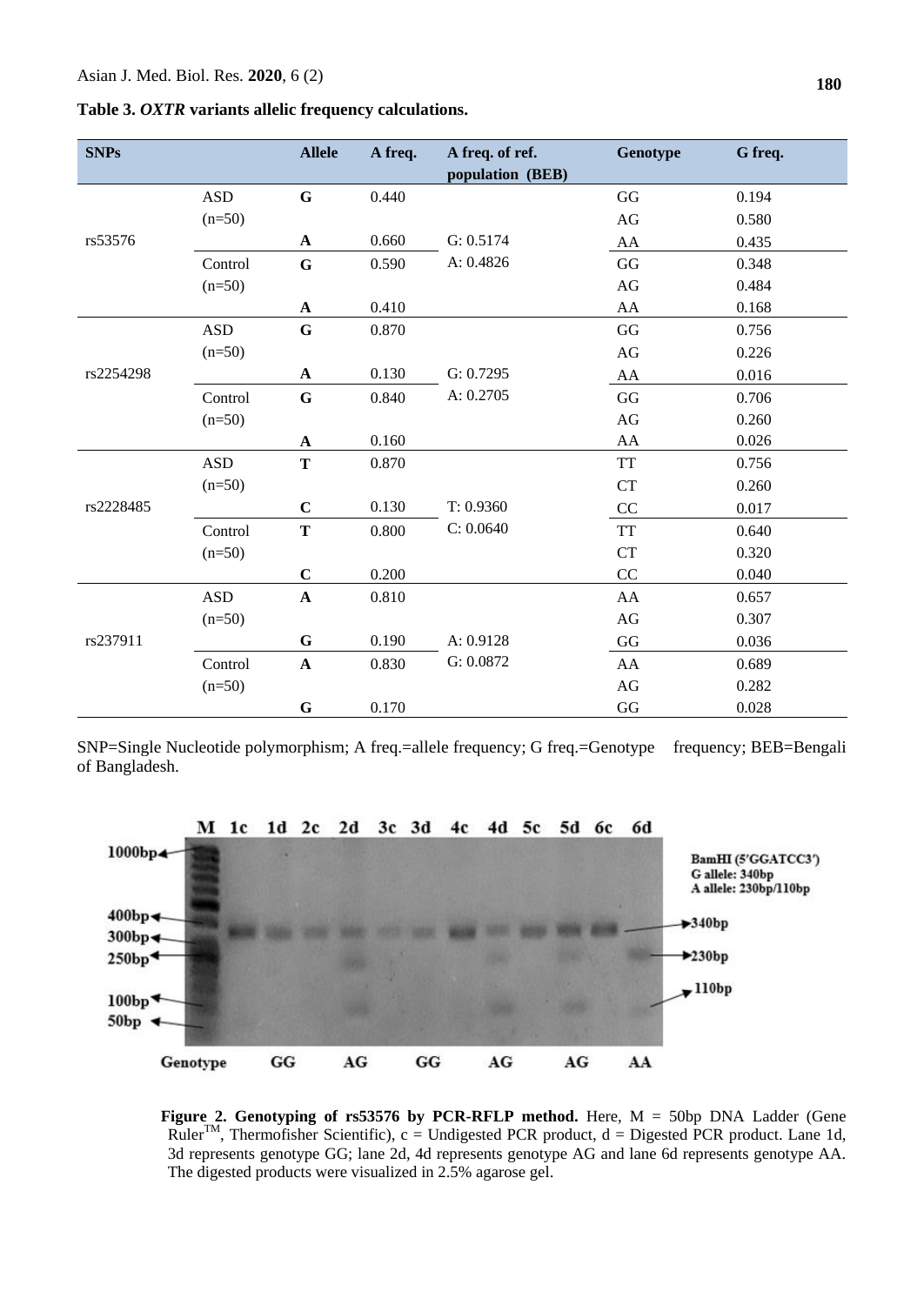

**Figure 3. Genotyping of rs2254298 by PCR-RFLP method.** Here,  $M = 50bp$  DNA Ladder, c = Undigested PCR product,  $d =$  Digested PCR product. Lane 1d-4d and 6d-8d represents Genotype GG. Lane 5d represents AG. The digested products were visualized in 3.5% agarose gel.







**Figure 5. Genotyping of rs237911 by PCR-RFLP method.** Here,  $M = 50$ bp DNA Ladder, c = Undigested PCR product, d = Digested PCR Product. Lane 1d to 4d represents Genotype AA. Lane 5d represents AG. The digested products were visualized in 3.0% agarose gel.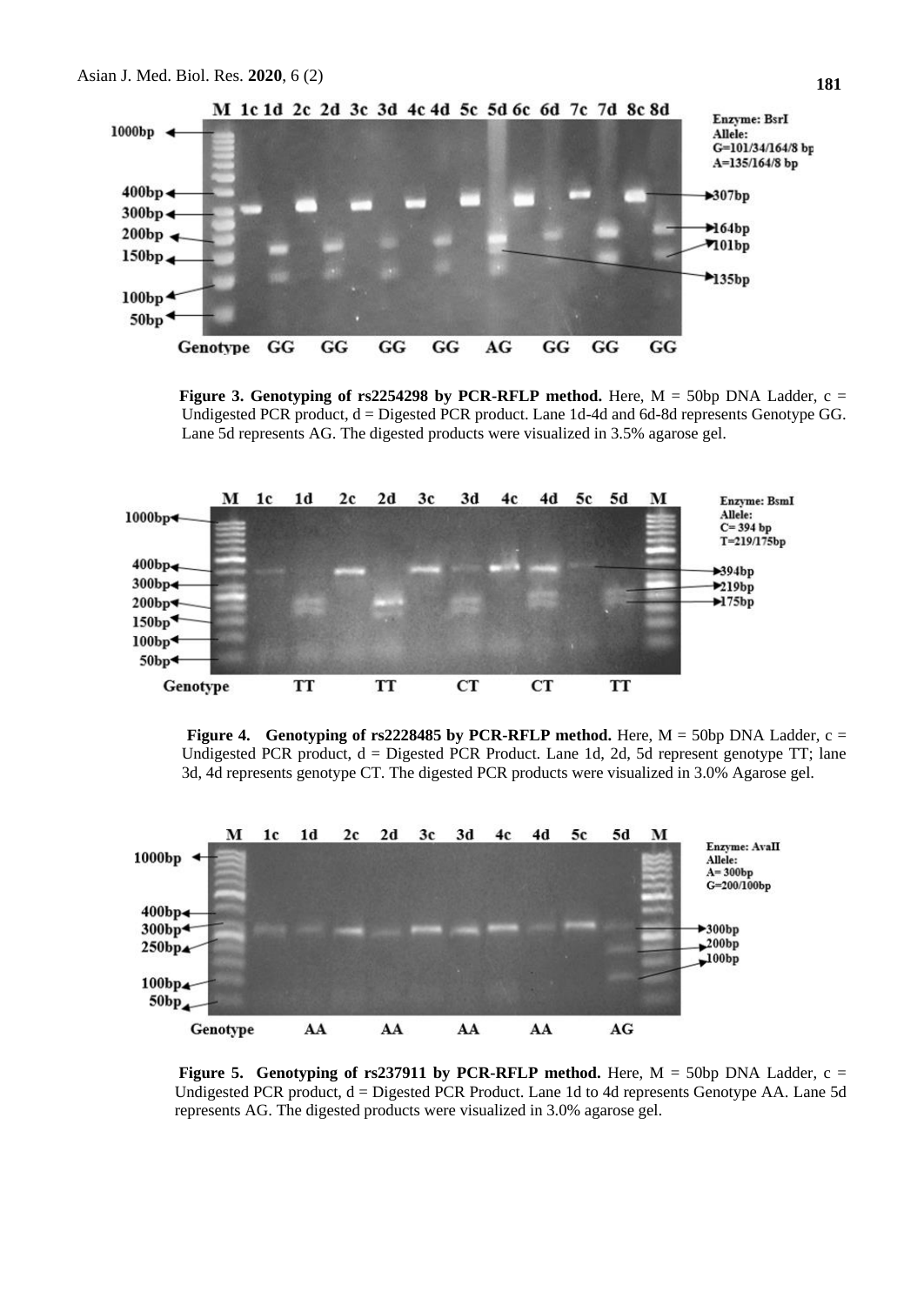

**Figure 6 (a, b, c, d). Sequencing data.**

#### **4. Discussion**

A group of conditions defined by qualitative abnormalities in reciprocal social interaction, distinctive patterns of communication and by a restricted, stereotyped, repetitive repertoire of interests and actions (WHO, 1992) was classified by ICD-10 as Autism Spectrum Disorder (ASD) under the Pervasive developmental disorders. Interest in the role of Oxytocin (OXT) hormone in the development of ASD has increased with the demonstration that this hormone plays an essential role in social attraction, affiliative behavior and bonding, as well as any disruption or change in this cascade, may lead to the development of social deficit (Greene *et al*., 2018; Busnelli and Chini, 2017; Hernandez, 2017; Olff *et al*., 2013). Failure of social adaptation on repeated exposure was seen in *OXT* knockout mice supports the function of oxytocin in integrating social olfactory information and facilitating the consolidation of social memory (Young *et al*., 2002). Moreover, several studies have demonstrated that ASD participants tend to have low plasma oxytocin levels (Green *et al*., 2001) and intranasally administered oxytocin results in improved eye contact, social memory and better use of social information among individuals with high functioning ASD (Bethlehem *et al*., 2013; Andari *et al*., 2010; Hollander *et al*., 2007; 2003).

There is an ongoing debate in the current literature about the relation between Single Nucleotide Polymorphisms (SNPs) in the Oxytocin receptor (*OXTR*) gene and manifestation of social behaviors. Many studies have performed analyses in which they genotyped multiple SNPs and/or haplotypes, but the findings are quite divergent with cultural differences (Loparo and Waldman, 2015). Interestingly rs53576 is one of the most studied SNPs which has shown to affect social behavior and homozygous AA has a significant contribution in the development of ASD in Chinese population (Wu *et al*., 2005), however no association of rs53576 was also found in Caucasian and Japanese population (Campbell *et al*., 2011; Liu *et al*., 2010). Furthermore, rs53576GG homozygotes had higher general sociality compared to A allele carriers (Li *et al*., 2015). In another study investigating the link between rs53576 and trust has shown that GG homozygous males were more trusting than AA males, but this pattern was not found for females (Nishina *et al*., 2015). A population-based study in Asian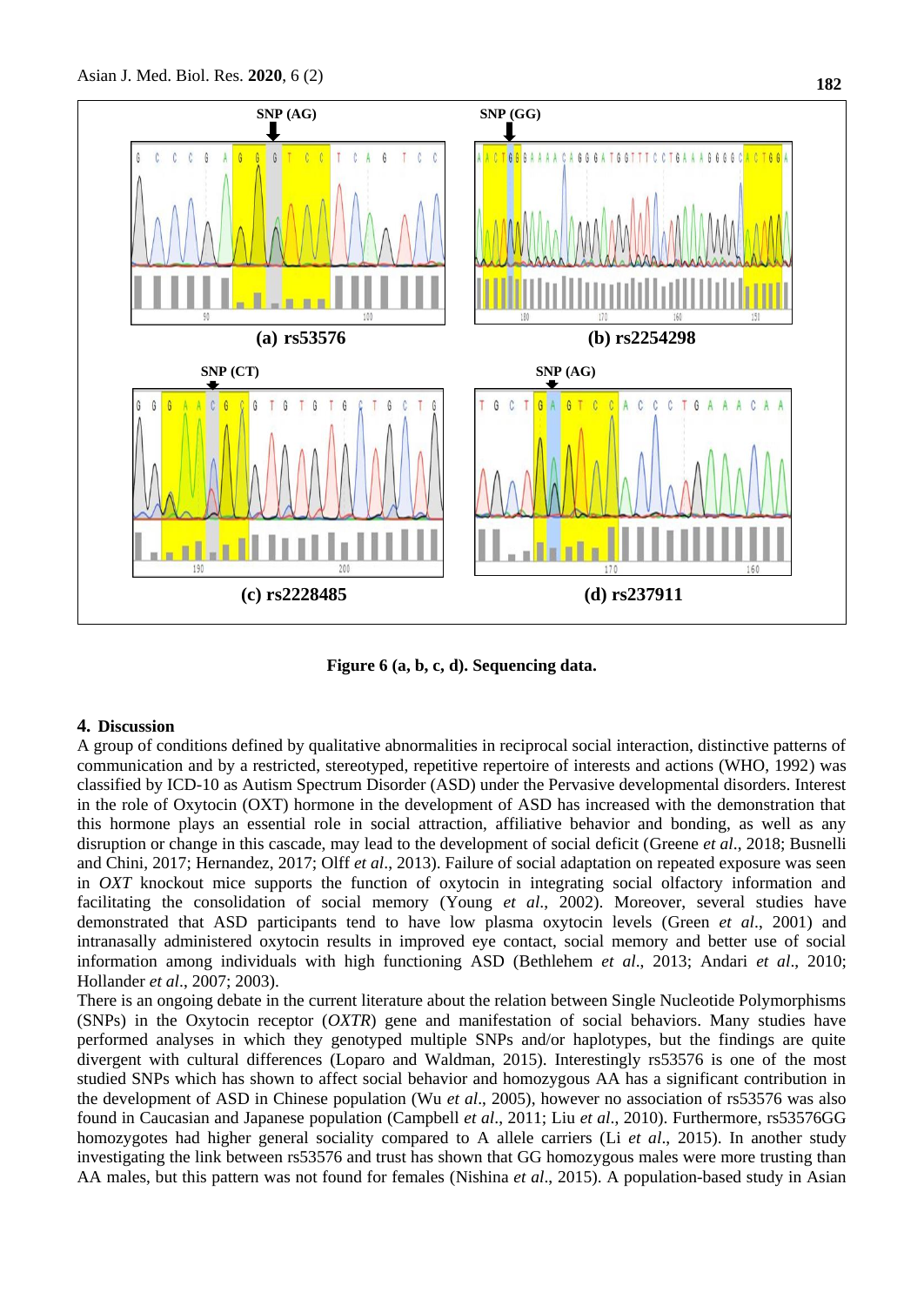and European population, it is reported that *OXTR* variant rs53576G allele is associated with better empathy characteristics in individuals than the A allele (Gong *et al*., 2017). It has been proved that rs53576 genotype GG and parental bonding history interact in influencing social development of infants (Truzzi *et al*., 2018). This SNP (A/G) is located in the third intronic region of the *OXTR* gene in chromosome 3, which is 6929bp downstream from the transcription start (TrxSt) site (Campbell *et al*., 2011). Introns in contemporary species fulfill a broad spectrum of functions and are involved in virtually every step of mRNA processing (Carmel and Chorev, 2012) but how rs53576A allele play a prominent role in social bonding by influencing the OXT-OXTR cascade is still unknown.

In molecular analysis of our study, the association of risk genotype rs53576 (AA) with ASD was statistically significant (30%, p<0.05) (Table 2). Though 'A' allele was minor (0.410) in our studied control population and reference BEB population, the frequency of this allele was major (0.66) in the studied ASD population (Table 3). The absence of this risk allele rs53576A in the other ASD participants explains that the presence of this risk allele rs53576A is not the only risk factor of ASD. There are several genetic and environmental conditions, which may lead to the development of ASD, either individually or combined (Di Napoli *et al*., 2014).

Consistent with the hypothesis that genetic variation at *OXTR* is possibly associated with differential susceptibility, carriers of the AG or AA genotype of the rs2254298 SNP are more vulnerable to developing a psychiatric condition, including autism (Brüne, 2012; Jacob *et al*., 2007) depression and anxiety disorders (Chen and Johnson, 2012; Thompson *et al*., 2011; Costa *et al*., 2009; Lucht *et al*., 2009). The first report about the positive association of rs2254298A allele with ASD was found in the Chinese population (Wu *et al.*, 2005), and another study in Japanese population also showed consistency with this results (Liu *et al*., 2010). On the contrary, concerning autism as a disorder with a core deficit in social communication, over-transmission of the G allele in the intronic SNP rs2254298 found in Caucasian autistic subjects (Jacob *et al*., 2007). The G allele was hence linked to less friendly behavior, and thus, the A allele is suggested to be associated with prosocial behavior (Lerer *et al*., 2008). In our studied population, we found no significant association between rs2254298 polymorphism and ASD (Table 2). The major allele in our studied ASD population was rs2254298G (0.87, Table 3), which is consistent with the findings of Caucasian and Jewish population but with Chinese and Japanese population. So, the SNP rs2254298 may not play any role in the development of ASD in our studied population.

On the other hand, haplotypes involving *OXTR* rs2228485 showed an excess transmission from parents to affected offspring (Wu *et al*., 2005) with autism. In two separate studies, rs2228485 did not show any significant associations with ASD (Kelemenova *et al*., 2010; Chakrabarti *et al*., 2009). The rs2228485 is a synonymous coding SNP located in exon 3 of the *OXTR* gene (Algovik *et al*., 2010) which encodes amino acids of the oxytocin receptor (Gimpl and Fahrenholz, 2001). There is accumulating evidence that synonymous SNPs can affect splicing or messenger-ribonucleic-acid (mRNA) stability, thereby altering the gene products (Chamary *et al*., 2006). This line of arguing suggests a biological rationale of rs2228485. However, in our studied population, no significant association was found for any of the genotype (TT/CC/CT) (Table 2). The major allele was rs2228485T (Table 3) in both of the ASD and control population.

Being located in the promoter region rs237911 (A>G) polymorphism is a potential candidate but no positive association with ASD has been found in any population (Wu *et al*., 2005). In our studied population, rs237911A allele has been found as major allele in both ASD and control population (Table 3) and no significant association was found with ASD (Table 2).

In summary, the *OXTR* SNP 'rs53576A' allele may be the risk allele for BEB population, which is consistent with the previous findings in Chinese (Wu *et al*., 2005). Further studies of *OXTR* with larger sample size are recommended to analyze the real causal variants of the BEB population. Expected therapeutic resource for ASD can be oxytocin since this neuropeptide can modulate human social behavior cognition (Yamasue *et al*., 2016; Guastella *et al.*, 2015), even though some controversies remains about its effectiveness, doses, treatment duration, administration route and timing of starting the treatment (Parker *et al*., 2017; Kosaka *et al*., 2016; Okamoto *et al*., 2016; Preti *et al*., 2014). We conclude that other untested *OXTR* polymorphisms may combinedly contribute to the development of ASD, thus further investigation on *OXTR* SNPs and clinical trials with oxytocin in young children should examine functional domain beyond those related to social behaviors.

#### **5. Conclusions**

This comprehensive study put light on association of oxytocin receptor (*OXTR*) gene variants with Autism Spectrum Disorder (ASD). To understand the genetic basis and the role of *OXTR* SNPs in ASD development, we have done the PCR-RFLP analysis and Sanger sequencing to genotype our studied BEB population; thus we found that *OXTR* SNP rs53576A allele significantly associated with ASD, which is consistent with previous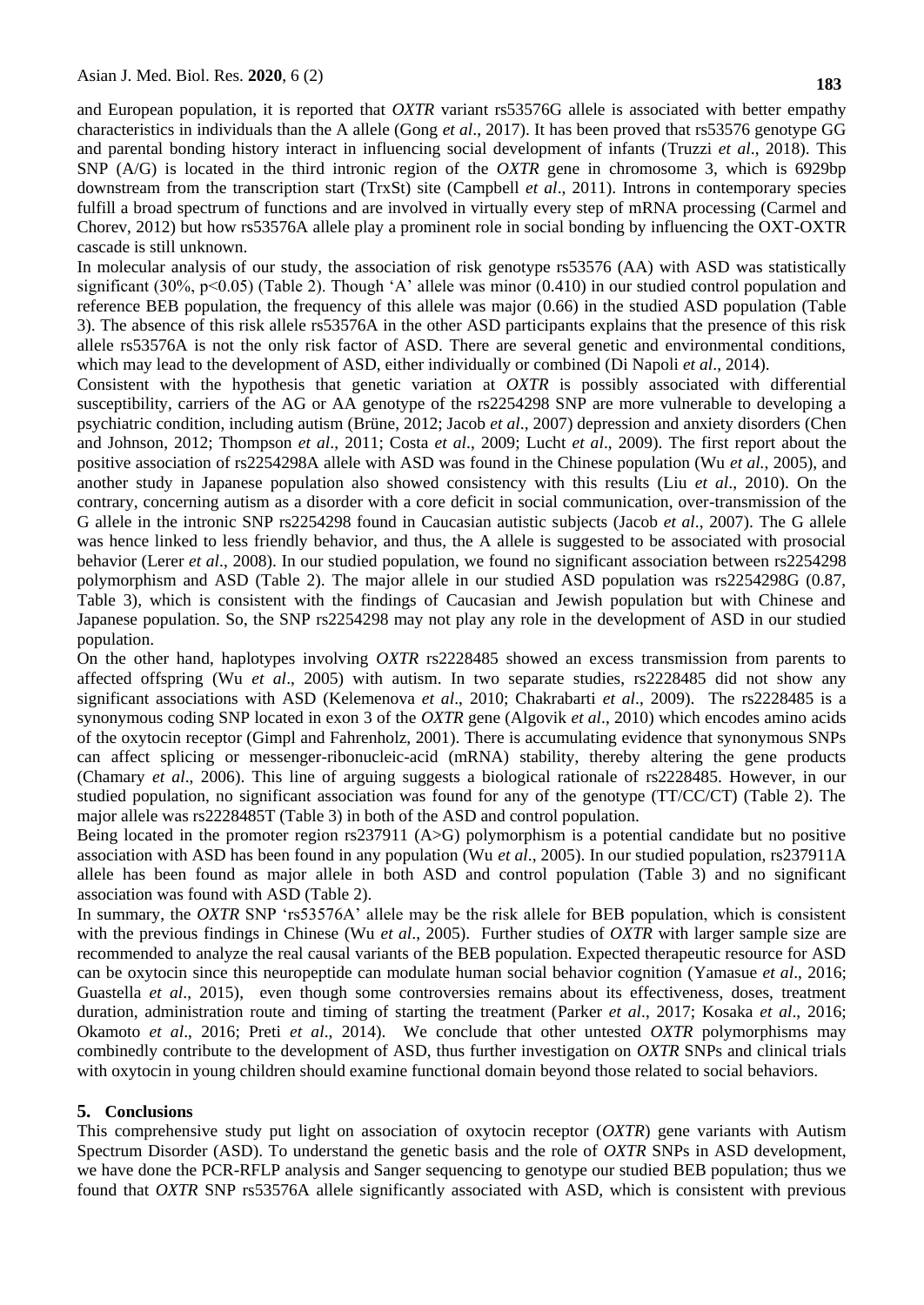study in Chinese. Understanding how genetic variation may impact the ASD development is important for identifying novel biological treatments like intranasal oxytocin administration or etc.

#### **Acknowledgements**

This study was partially supported by Research & Publication Office of the University of Chittagong, Bangladesh (Ref. 6167/2018; fiscal year 2017-2018) and Ministry of Science and Technology, Bangladesh (Special Allocation for Science and Technology, GO no. 210 BS; fiscal year 2019-2020). This research was done in the 'Molecular Biology Laboratory' of the Department of Genetic Engineering and Biotechnology, University of Chittagong. We are grateful to all the autism schools and centers\* as well as the ASD individual's parents who actively participated in this study. Special thanks to Professor Basana Rani Muhuri, M.B.B.S; FCPS (Pediatrics), Department of Pediatric Nephrology, Chittagong Medical College and Nasmin Hayat Ivy, Psychologist, Institute of Autism and Child Development Centre, Chattogram Maa-O-Shishu General Hospital, Agrabad, Chittagong-4100, Bangladesh for their support during sampling.

\*Proyash Chittagong; Dream Star Autism Academy; Autism O Shisho Bikash Kendro (CMOSH); Nishpap Autism Foundation; Matrisneha Autism Children Academy; Ashar Alo School and Rehabilitation Center.

#### **Conflict of interest**

None to declare.

#### **References**

- Algovik M, K Kivinen, H Peterson, M Westgren and J Kere, 2010. Genetic evidence of multiple loci in dystocia-difficult labour. BMC Med. Gen., 11: 105.
- American Psychiatric Association. Accesed on 04/04/2019. Available at: https://www.psychia try.org/ psychiatrists/practice/dsm
- Andari E, JR Duhamel, T Zalla, E Herbrecht, M Leboyer and A Sirigu, 2010. Promoting social behavior with oxytocin in high-functioning autism spectrum disorders. Proc. Natl. Acad. Sci. U.S.A., 107: 4389-4394.
- Betancur C, 2011. Etiological heterogeneity in autism spectrum disorders: more than 100 genetic and genomic disorders and still counting. Brain Research, 1380: 42-77.
- Bethlehem RA, J van Honk, B Auyeung and S Baron-Cohen, 2013. Oxytocin, brain physiology, and functional connectivity: a review of intranasal oxytocin fMRI studies. Psychoneuroendo., 38: 962-974.
- Busnelli M and B Chini, 2017. Molecular basis of oxytocin receptor signalling in the brain: what we know and what we need to know. InBehavioral Pharmacology of Neuropeptides: Oxytocin. (pp. 3-29). Springer. Cham.
- Campbell DB, D Datta, ST Jones, EB Lee, JS Sutcliffe, EA Hammock and P Levitt, 2011. Association of oxytocin receptor (OXTR) gene variants with multiple phenotype domains of autism spectrum disorder. J. Neuro. Dev. Dis., 3: 101.
- Carmel L and M Chorev, 2012. The function of introns. Front. Gen., 3: 55.
- Center for Disease Control (CDC). Accessed on 04/04/2019. Available: [https://www.cdc.gov/ncb](https://www.cdc.gov/ncb%20ddd/autism/addm.html)  [ddd/autism/addm.html](https://www.cdc.gov/ncb%20ddd/autism/addm.html)
- Chakrabarti B, F Dudbridge, L Kent, S Wheelwright, G Hill‐Cawthorne, C Allison, S Banerjee‐Basu and S Baron‐Cohen, 2009. Genes related to sex steroids, neural growth, and social–emotional behavior are associated with autistic traits, empathy, and Asperger syndrome. Autism. Research., 2: 157-77.
- Chamary JV, JL Parmley and LD Hurst, 2006. Hearing silence: non-neutral evolution at synonymous sites in mammals. Nat. Rev. Gen., 7: 98.
- Daily Prothom Alo, Bangladesh. Accessed on 2/02/2019. Available: https://en.prothom alo.Com/ar chive/2018 09-10
- Di Napoli A, V Warrier, S Baron-Cohen and B Chakrabarti, 2014. Genetic variation in the oxytocin receptor (OXTR) gene is associated with Asperger Syndrome. Mol. Autism., 5: 48.
- Ebstein RP, S Israel, E Lerer, F Uzefovsky, I Shalev, I Gritsenko, M Riebold, S Salomon and N Yirmiya, 2009. Arginine vasopressin and oxytocin modulate human social behavior. Annals. NewYork. Aca. Sci., 1167: 87- 102.
- Ferguson JN, LJ Young, EF Hearn, MM Matzuk, TR Insel and JT Winslow, 2000. Social amnesia in mice lacking the oxytocin gene. Nat. Gen., 25: 284.
- Freitag CM, 2007. The genetics of autistic disorders and its clinical relevance: a review of the literature. Mol. Psychi., 12: 2.
- Friedlander E, N Yirmiya, E Laiba, A Harel‐Gadassi, M Yaari, O Feldstein, D Mankuta and S Israel, 2019.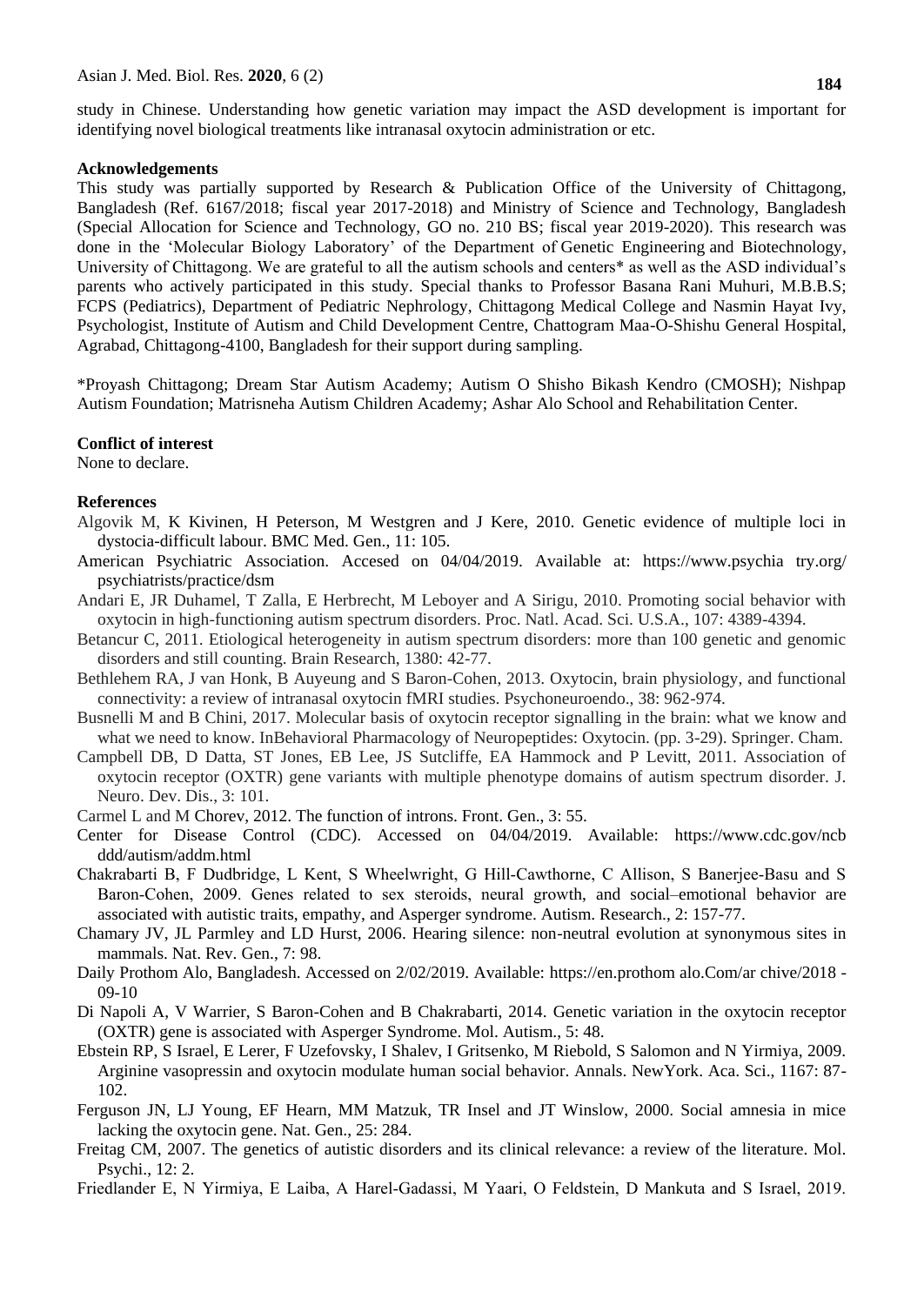Cumulative Risk of the Oxytocin Receptor Gene Interacts with Prenatal Exposure to Oxytocin Receptor Antagonist to Predict Children's Social Communication Development. Autism. Research. Apr 26.

- Gimpl G and F Fahrenholz, 2001. The oxytocin receptor system: structure, function, and regulation. Physio. Reviews, 81: 629-683.
- Greene RK, M Spanos, C Alderman, E Walsh, J Bizzell, MG Mosner, JL Kinard, GD Stuber, T Chandrasekhar, LC Politte and L Sikich, 2018. The effects of intranasal oxytocin on reward circuitry responses in children with autism spectrum disorder. J. Neurodev. Dis., 10: 12.
- Green L, D Fein, C Modahl, C Feinstein, L Waterhouse and M Morris, 2001. Oxytocin and autistic disorder: alterations in peptide forms. Bio. Psychiatry., 50: 609-613.
- Gong P, H Fan, J Liu, X Yang, K Zhang and X Zhou, 2017. Revisiting the impact of OXTR rs53576 on empathy: A population-based study and a meta-analysis. Psychoneuroendo., 80: 131-136.
- Guastella AJ, KM Gray, NJ Rinehart, GA Alvares, BJ Tonge, IB Hickie, CM Keating, C Cacciotti‐Saija and SL Einfeld, 2015. The effects of a course of intranasal oxytocin on social behaviors in youth diagnosed with autism spectrum disorders: a randomized controlled trial. J. Child. Psycho. Psychi., 56: 444-452.
- Hardy GH, 1908. Mendelian proportions in a mixed population. Classic papers in genetics. Prentice-Hall, Inc.: Englewood Cliffs, NJ. 1908: 60-62.
- Harris JC, 2016. The origin and natural history of autism spectrum disorders. Nat. Neurosci., 19: 1390.
- Heinrichs M, B von Dawans and G Domes, 2009. Oxytocin, vasopressin, and human social behavior. Front. Neuroendocri., 30: 548-557.
- Hernandez LM, K Krasileva, SA Green, LE Sherman, C Ponting, R McCarron, JK Lowe, DH Geschwind, SY Bookheimer and M Dapretto, 2017. Additive effects of oxytocin receptor gene polymorphisms on reward circuitry in youth with autism. Mol. Psychi., 22: 1134.
- Hollander E, J Bartz, W Chaplin, A Phillips, J Sumner, L Soorya, E Anagnostou and S Wasserman, 2007. Oxytocin increases retention of social cognition in autism. Bio. Psychi., 61: 498-503.
- Hollander E, S Novotny, M Hanratty, R Yaffe, CM DeCaria, BR Aronowitz and S Mosovich, 2003. Oxytocin infusion reduces repetitive behaviors in adults with autistic and Asperger's disorders. Neuropsychopharma., 28: 193.
- Jacob S, CW Brune, CS Carter, BL Leventhal, C Lord and EH Cook Jr, 2007. Association of the oxytocin receptor gene (OXTR) in Caucasian children and adolescents with autism. Neurosci. Letters., 417: 6-9.
- Kelemenova S, E Schmidtova, A Ficek, P Celec, A Kubranska and D Ostatnikova, 2010. Polymorphisms of candidate genes in Slovak autistic patients. Psychi. Gen., 20: 137-139.
- Kosaka H, Y Okamoto, T Munesue, H Yamasue, K Inohara, T Fujioka, T Anme, M Orisaka, M Ishitobi, M Jung and TX Fujisawa, 2016. Oxytocin efficacy is modulated by dosage and oxytocin receptor genotype in young adults with high-functioning autism: a 24-week randomized clinical trial. Translation. Psychi., 6: e872.
- Lakatosova S, L Dudova, A Pivovarciova, V Husarova, K Babinska, A Kubranska and D Ostatnikova, 2013. Association with autism of two polymorphisms in gene encoding oxytocin receptors in slovakia. Autism, 3: 121.
- Lerer E, S Levi, S Salomon, A Darvasi, N Yirmiya and RP Ebstein, 2008. Association between the oxytocin receptor (OXTR) gene and autism: relationship to Vineland Adaptive Behavior Scales and cognition. Mol. Psychi., 13: 980.
- Lichtenstein P, E Carlström, M Råstam, C Gillberg and H Anckarsäter, 2010. The genetics of autism spectrum disorders and related neuropsychiatric disorders in childhood. American. J. Psychi., 167: 1357-1363.
- Li J, Y Zhao, R Li, LS Broster, C Zhou and S Yang, 2015. Association of oxytocin receptor gene (OXTR) rs53576 polymorphism with sociality: a meta-analysis. PLOS One, 10: e0131820.
- Liu X, Y Kawamura, T Shimada, T Otowa, S Koishi, T Sugiyama, H Nishida, O Hashimoto, R Nakagami, M Tochigi and T Umekage, 2010. Association of the oxytocin receptor (OXTR) gene polymorphisms with autism spectrum disorder (ASD) in the Japanese population. J. Human. Gen., 55: 137.
- LoParo D and ID Waldman, 2015. The oxytocin receptor gene (OXTR) is associated with autism spectrum disorder: a meta-analysis. Mol. Psychi., 20: 640.
- Montag C, C Sindermann, M Melchers, S Jung, R Luo, B Becker, J Xie, W Xu, AJ Guastella and KM Kendrick, 2017. A functional polymorphism of the OXTR gene is associated with autistic traits in Caucasian and Asian populations. American. J. Med. Gen. Part B: Neuropsychi. Gen., 174: 808-816.
- Newschaffer CJ, LA Croen, J Daniels, E Giarelli, JK Grether, SE Levy, DS Mandell, LA Miller, J Pinto-Martin, J Reaven and AM Reynolds, 2007. The epidemiology of autism spectrum disorders. Annu. Rev. Public. Health, 28: 235-258.
- Nishina K, H Takagishi, M Inoue-Murayama, H Takahashi and T Yamagishi, 2015. Polymorphism of the